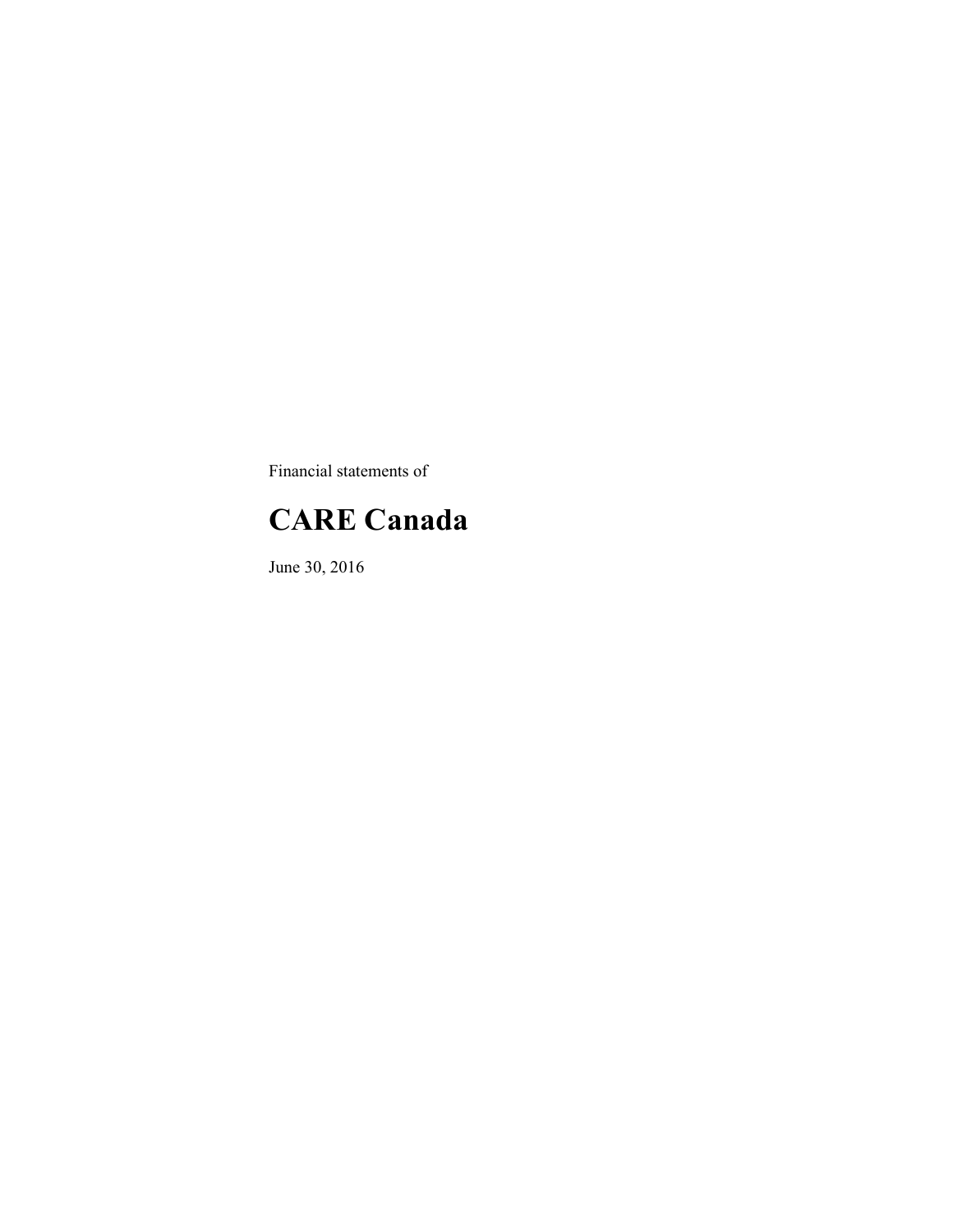June 30, 2016

### Table of contents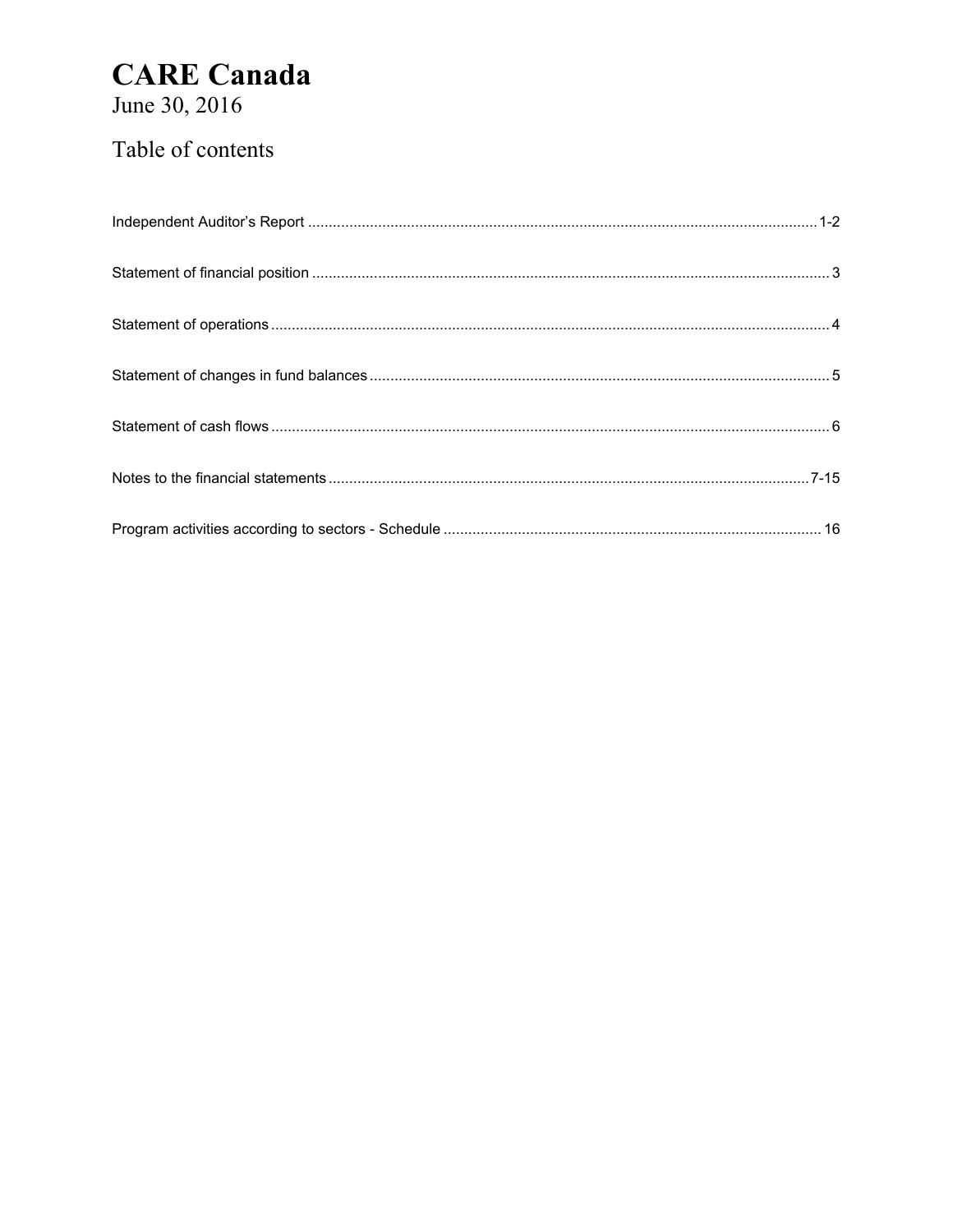# **Deloitte.**

Deloitte LLP 1600 - 100 Queen Street Ottawa ON K1P 5T8 Canada

Tel: (613) 236-2442 Fax: (613) 236-2195 www.deloitte.ca

### **Independent Auditor's Report**

To the Board of Directors of CARE Canada

We have audited the accompanying financial statements of CARE Canada, which comprise the statement of financial position as at June 30, 2016, and the statements of operations, changes in fund balances and cash flows for the year then ended, and a summary of significant accounting policies and other explanatory information.

### **Management's Responsibility for the Financial Statements**

Management is responsible for the preparation and fair presentation of these financial statements in accordance with Canadian accounting standards for not-for-profit organizations, and for such internal controls as management determines is necessary to enable the preparation of financial statements that are free from material misstatement, whether due to fraud or error.

### **Auditor's Responsibility**

Our responsibility is to express an opinion on these financial statements based on our audit. We conducted our audit in accordance with Canadian generally accepted auditing standards. Those standards require that we comply with ethical requirements and plan and perform the audit to obtain reasonable assurance about whether the financial statements are free from material misstatement.

An audit involves performing procedures to obtain audit evidence about the amounts and disclosures in the financial statements. The procedures selected depend on the auditor's judgement, including the assessment of the risks of material misstatement of the financial statements, whether due to fraud or error. In making those risk assessments, the auditor considers internal control relevant to the entity's preparation and fair presentation of the financial statements in order to design audit procedures that are appropriate in the circumstances, but not for the purpose of expressing an opinion on the effectiveness of the entity's internal control. An audit also includes evaluating the appropriateness of accounting policies used and the reasonableness of accounting estimates made by management, as well as evaluating the overall presentation of the financial statements.

We believe that the audit evidence we have obtained is sufficient and appropriate to provide a basis for our audit opinion.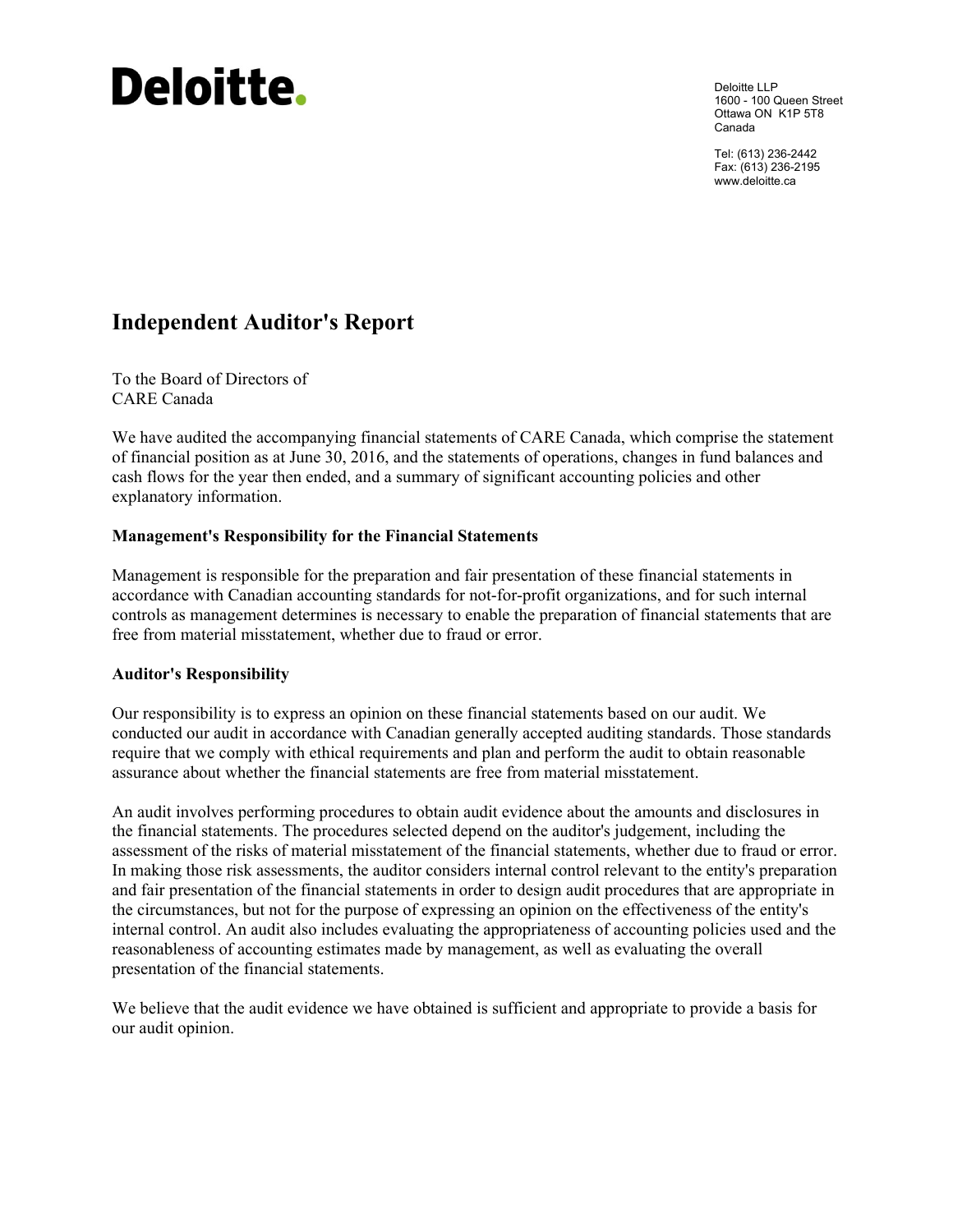### **Opinion**

In our opinion, the financial statements present fairly, in all material respects, the financial position of CARE Canada as at June 30, 2016, and the results of its operations and its cash flows for the year then ended in accordance with Canadian accounting standards for not-for-profit organizations.

Deleitte LLP

Chartered Professional Accountants Licensed Public Accountants

November 30, 2016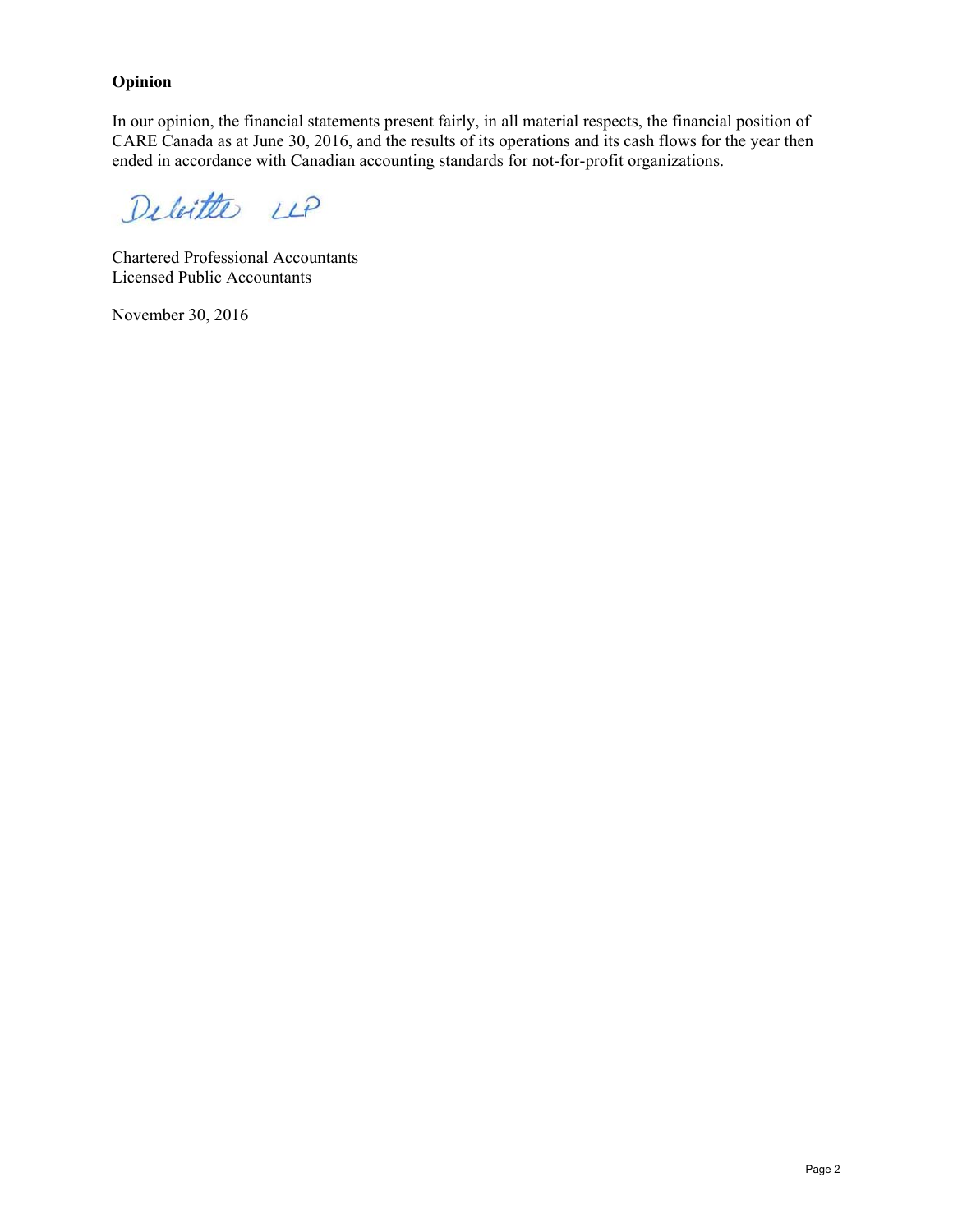Statement of financial position

as at June 30, 2016

(in thousands of dollars)

|                                                                      | 2016   | 2015   |
|----------------------------------------------------------------------|--------|--------|
|                                                                      | \$     | \$     |
| <b>Assets</b>                                                        |        |        |
| Current assets                                                       |        |        |
| Cash and cash equivalents                                            | 38,539 | 35,157 |
| Amounts receivable                                                   | 6,725  | 4,120  |
| Contributions receivable from donors (Note 4)                        | 5,779  | 4,733  |
| Prepaid expenses                                                     | 434    | 222    |
|                                                                      | 51,477 | 44,232 |
| Restricted investments (Note 4)                                      | 230    | 230    |
| Loans receivable (Note 10)                                           | 343    | 341    |
| Long-term investments (Note 5)                                       | 10     | 6      |
| Capital assets (Note 6)                                              | 3,690  | 3,866  |
| <b>Total assets</b>                                                  | 55,750 | 48,675 |
|                                                                      |        |        |
| Liabilities                                                          |        |        |
| <b>Current liabilities</b>                                           |        |        |
| Accounts payable and accrued liabilities                             | 5,645  | 4,961  |
| Government remittances payable                                       | 181    | 312    |
| Deferred contributions (Note 4)                                      | 42,814 | 36,143 |
| Current portion of long-term debt (Note 7)                           | 236    | 228    |
|                                                                      | 48,876 | 41,644 |
| Long-term debt (Note 7)                                              | 329    | 565    |
| Deferred contributions (Note 4)                                      | 230    | 230    |
| Deferred contributions related to capital assets                     |        | 23     |
| <b>Total liabilities</b>                                             | 49,435 | 42,462 |
| Commitments, contingent liabilities and guarantees (Notes 11 and 12) |        |        |
| <b>Fund balances</b>                                                 |        |        |
| Annual Fund                                                          |        |        |
| Unrestricted                                                         | 2,276  | 2,249  |
| Invested in capital assets                                           | 3,125  | 3,050  |
| Venture and Emergency Fund                                           | 914    | 914    |
| <b>Total fund balances</b>                                           | 6,315  | 6,213  |
| <b>Total liabilities and fund balances</b>                           | 55,750 | 48,675 |

On behalf of the Board

Director Director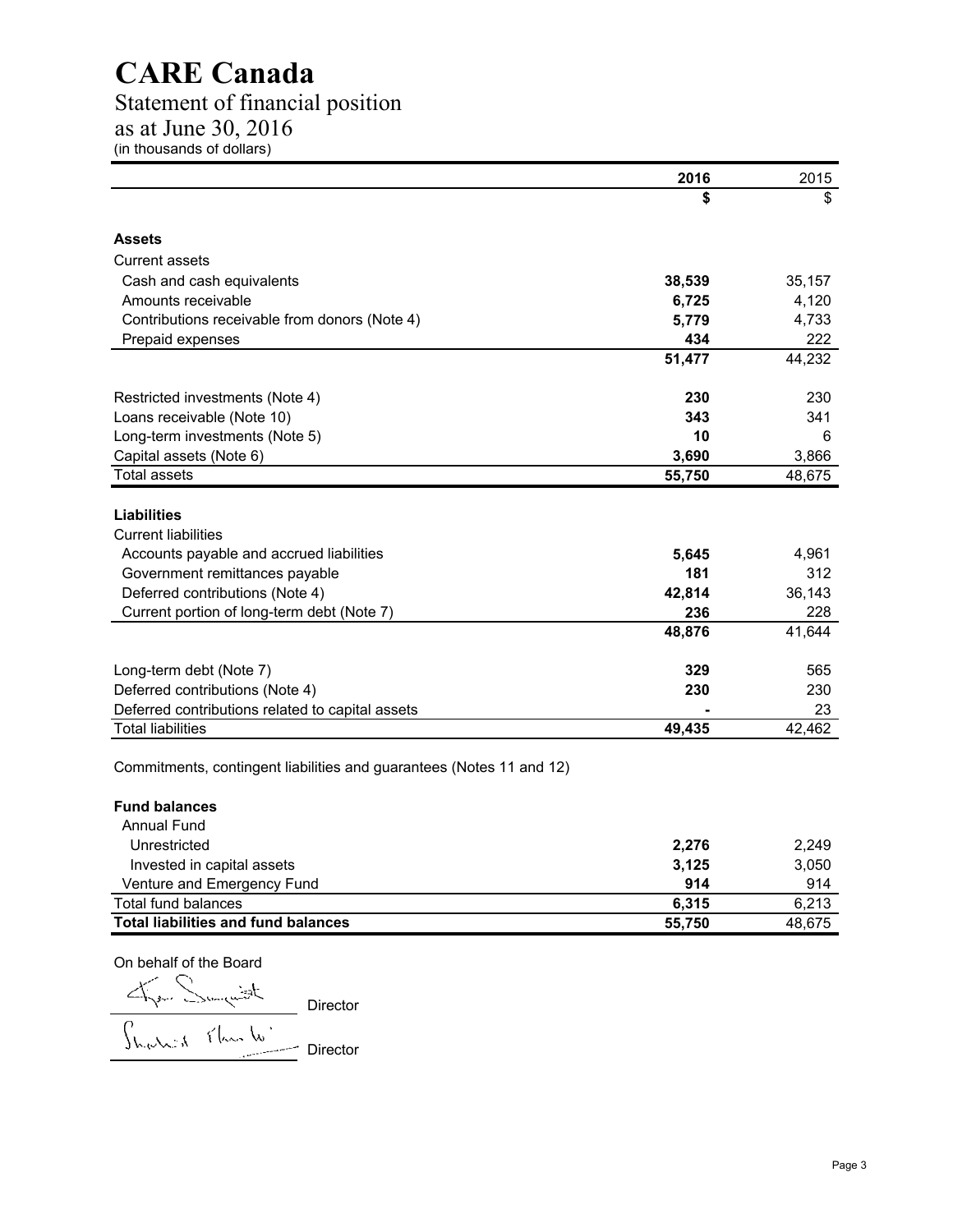Statement of operations year ended June 30, 2016 (in thousands of dollars)

|                                                    | 2016    | 2015    |
|----------------------------------------------------|---------|---------|
|                                                    | \$      | \$      |
|                                                    |         |         |
| <b>Support and revenue</b>                         |         |         |
| Fundraising                                        | 9,201   | 9,656   |
| Canadian funded                                    | 35,442  | 37,170  |
| Globally funded                                    | 36,902  | 38,022  |
| <b>CARE International Members</b>                  | 56,566  | 34,755  |
| Miscellaneous and investment revenue               | 2,499   | 2,020   |
| Total support and revenue                          | 140,610 | 121,623 |
|                                                    |         |         |
| <b>Expenses</b>                                    |         |         |
| Program activities (Schedule)                      |         |         |
| Humanitarian and Emergency Assistance              | 69,073  | 52,102  |
| <b>Environment and Natural Resource Management</b> | 10,150  | 8,164   |
| Health and HIV                                     | 25,138  | 25,166  |
| Multi-Sectoral Programs                            | 18,006  | 15,899  |
| <b>Enterprise Development</b>                      | 8,275   | 9,451   |
| Country office management                          | 2,118   | 1,840   |
| International programs                             | 1,268   | 1,287   |
|                                                    | 134,028 | 113,909 |
| Support services                                   |         |         |
| Management and general                             | 3,883   | 3,559   |
|                                                    |         |         |
| Fundraising, public and donor relations            | 1.399   | 2,644   |
| Membership in CARE International                   | 1,198   | 1,040   |
|                                                    | 6,480   | 7,243   |
| Total expenses                                     | 140,508 | 121,152 |
| <b>Excess of revenue over expenses</b>             | 102     | 471     |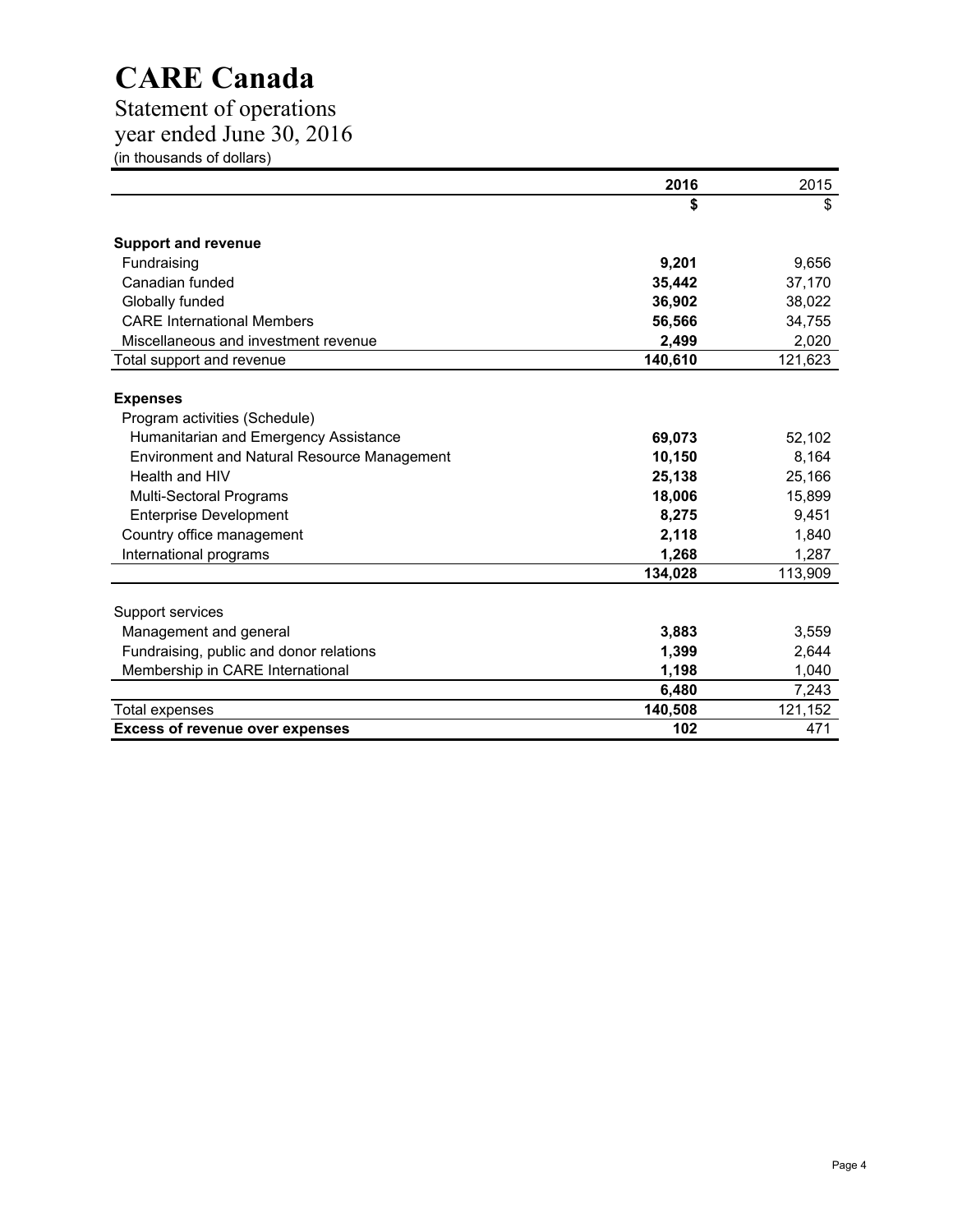### **CARE Canada** Statement of changes in fund balances year ended June 30, 2016 (in thousands of dollars)

|                                                                  |                       | Annual Fund    |              | Total          |       |
|------------------------------------------------------------------|-----------------------|----------------|--------------|----------------|-------|
|                                                                  | Venture and           | Invested in    |              |                |       |
|                                                                  | <b>Emergency Fund</b> | capital assets | Unrestricted | 2016           | 2015  |
|                                                                  | \$                    | \$             | \$           | \$             | \$    |
| Fund balances, beginning of year                                 | 914                   | 3,050          | 2,249        | 6,213          | 5,742 |
| Excess of revenue over expenses                                  | $\blacksquare$        |                | 102          | 102            | 471   |
| Net change in invested in capital assets <sup>1</sup>            | $\blacksquare$        | 75             | (75)         | $\blacksquare$ |       |
| Fund balances, end of year                                       | 914                   | 3,125          | 2,276        | 6,315          | 6,213 |
| Net change in invested in capital assets                         |                       |                |              |                |       |
| Acquisitions of capital assets                                   |                       |                |              |                | 174   |
| Amortization of capital assets                                   |                       |                |              |                | (350) |
| Amortization of deferred contributions related to capital assets |                       |                |              |                | 23    |
| Repayment of long-term debt                                      |                       |                |              |                | 228   |
|                                                                  |                       |                |              |                | 75    |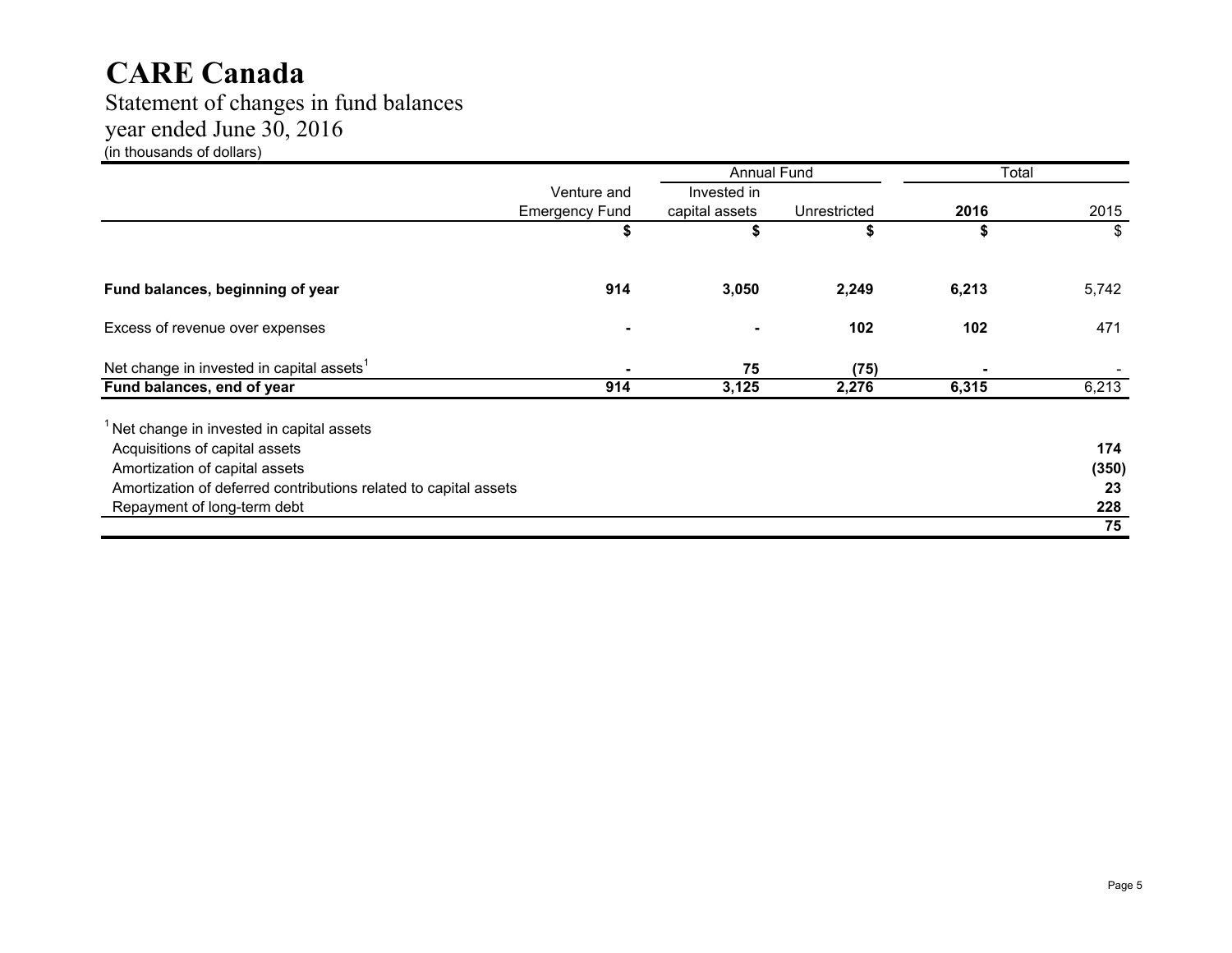# **CARE Canada** Statement of cash flows

year ended June 30, 2016 (in thousands of dollars)

|                                                                   | 2016    | 2015    |
|-------------------------------------------------------------------|---------|---------|
|                                                                   | \$      | \$      |
| Net inflow (outflow) of cash related to the following activities: |         |         |
| Operating                                                         |         |         |
| Excess of revenue over expenses                                   | 102     | 471     |
| Items not affecting cash:                                         |         |         |
| Amortization of capital assets                                    | 350     | 504     |
| Amortization of deferred contributions related to capital assets  | (23)    | (45)    |
|                                                                   | 429     | 930     |
| Changes in non-cash operating working capital items:              |         |         |
| Increase in amounts receivable                                    | (2,605) | (138)   |
| Increase in contributions receivable from donors                  | (1,046) | (712)   |
| Decrease (increase) in prepaid expenses                           | (212)   | 328     |
| Increase (decrease) in accounts payable and accrued liabilities   | 684     | (351)   |
| Decrease in government remittances payable                        | (131)   | (110)   |
| Increase (decrease) in deferred contributions                     | 6,671   | (3,870) |
|                                                                   | 3,790   | (3,923) |
| Investing                                                         |         |         |
| Acquisition of capital assets                                     | (174)   | (98)    |
| Decrease (increase) in loans receivable                           | (2)     | 106     |
| Decrease (increase) in long-term investments                      | (4)     | 205     |
|                                                                   | (180)   | 213     |
| <b>Financing</b>                                                  |         |         |
| Repayment of long-term debt                                       | (228)   | (217)   |
|                                                                   |         |         |
| Net cash inflow (outflow)                                         | 3,382   | (3,927) |
| Cash and cash equivalents, beginning of year                      | 35,157  | 39,084  |
| Cash and cash equivalents, end of year                            | 38,539  | 35,157  |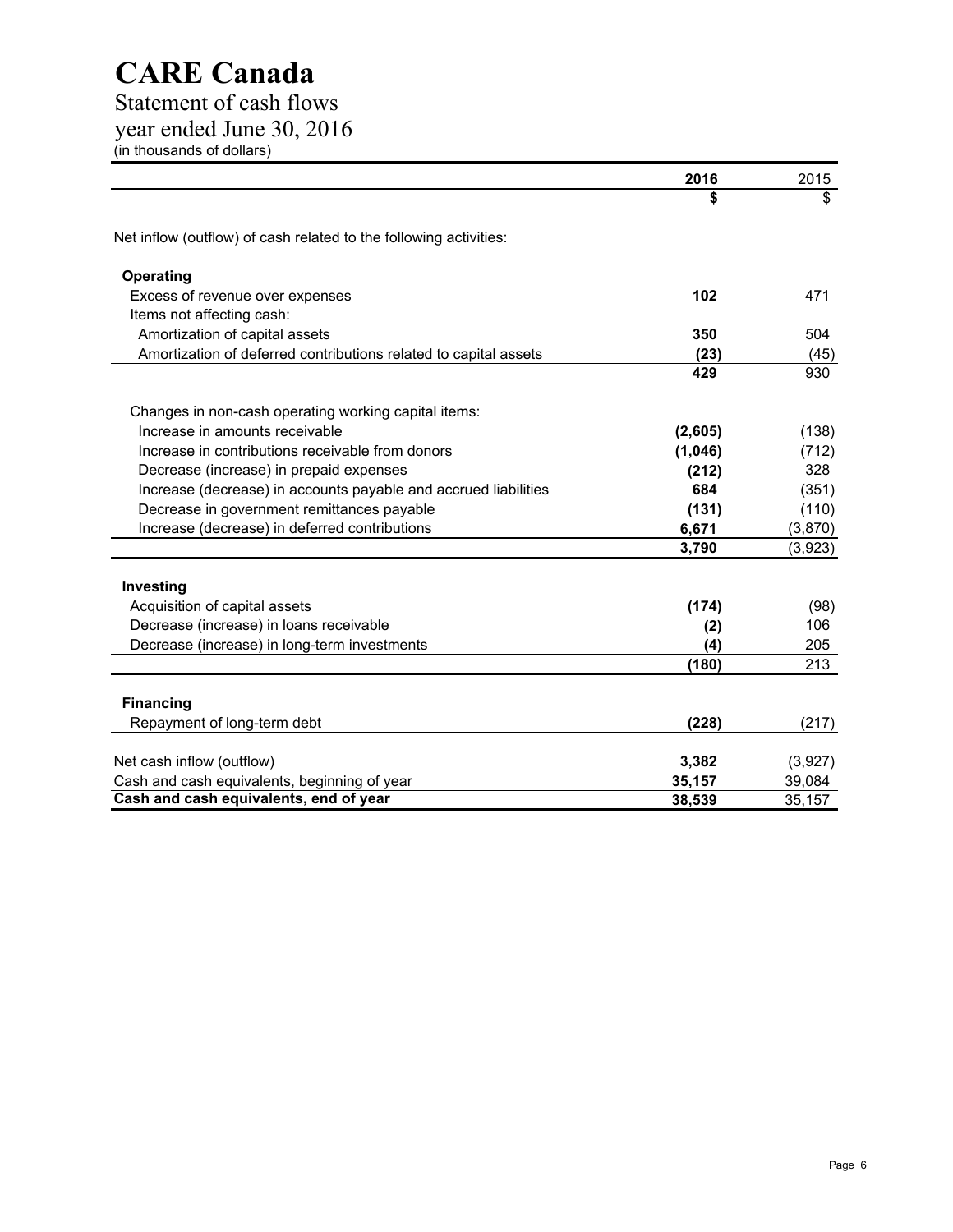### **CARE Canada**  Notes to the financial statements June 30, 2016 (in thousands of dollars)

#### **1. Description**

CARE Canada was established in 1946 and was incorporated in 1977 under Part II of the Canada Corporations Act. In 2014, CARE Canada received a Certificate of Continuance under the Canada Notfor-Profit Corporations Act. CARE Canada is a not-for-profit, non-governmental organization in the field of relief, reconstruction and development in developing countries and is governed by a volunteer board of directors whose services are provided at no cost to CARE Canada.

CARE Canada is a registered charitable organization for purposes of the Income Tax Act (Canada) and as such is not subject to income tax. CARE Canada is an independent member of CARE International.

#### **2. Significant accounting policies**

#### *Basis presentation*

These financial statements include the assets and liabilities of CARE Canada's Canadian operations and the six (2015 - six) overseas Country Offices (Chad, Cuba, Indonesia, Kenya, Zambia and Zimbabwe) for which it has responsibility, and the revenue and expenses for which CARE Canada and its six overseas Country Offices enter into contracts with donors for the funding of projects.

#### *Controlled entities*

CARE Canada established the CEP Investment Trust in 2007 and provided the Trust with long-term loans to facilitate investments in Pro-Poor businesses in the Third World. CARE Canada is the sole beneficiary of CEP Investment Trust. The CEP Investment Trust financial statements have not been consolidated with CARE Canada's financial statements. The CEP Investment Trust has a December 31 year-end.

#### *Fund accounting*

CARE Canada follows the restricted fund method of accounting for contributions. To ensure observance of limitations and restrictions placed on the use of resources available to CARE Canada, the accounts of CARE Canada are classified for reporting purposes into funds in accordance with activities or objectives specified by the donors or in accordance with the directives issued by the Board of Directors. Transfers between funds are recorded as approved by CARE Canada's Board of Directors.

The Annual Fund reports resources to be used for CARE Canada's program and administrative activities. This fund reports unrestricted resources and restricted contributions.

The Venture and Emergency Fund includes donations and contributions the use of which is restricted by the donors for:

- the Emergency Relief Rapid Response Program to be used as a vehicle to help at the very onset of a crisis; and
- the Pro-Poor Business Program to be used to effectively reduce poverty by utilizing market mechanisms and business enterprise functions designed to put more income into the hands of poor people.

#### *Revenue recognition*

Unrestricted contributions are recorded as revenue of the Annual Fund in the year received or receivable if the amount can be reasonably estimated and collection is reasonably assured.

Restricted contributions related to general operations are recognized as revenue in the Annual Fund in the year in which the related expenses are incurred.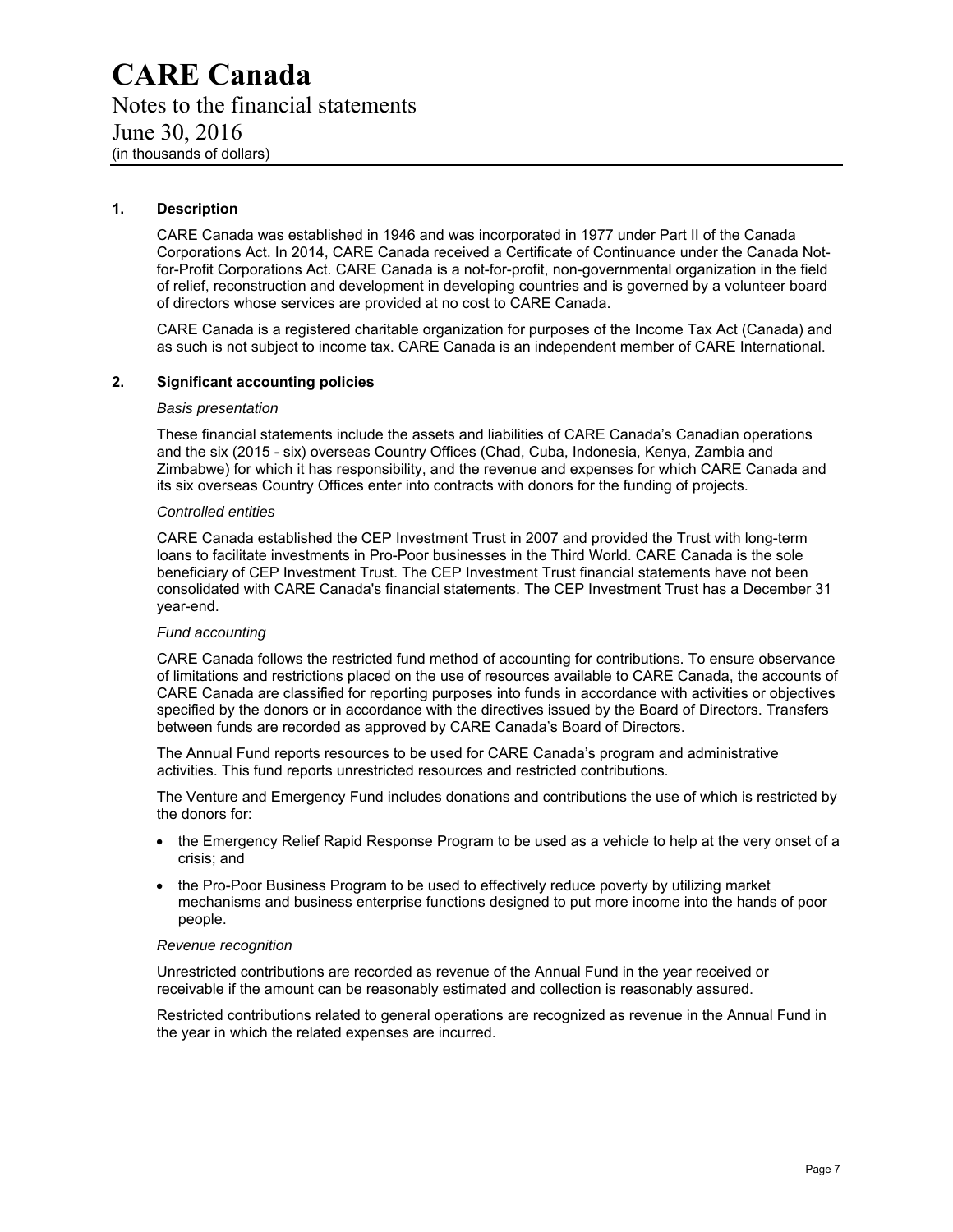#### **2. Significant accounting policies (continued)**

#### *Revenue recognition (continued)*

Investment income earned on the Venture and Emergency Fund is recognized as revenue in the Venture and Emergency Fund or the Annual Fund depending on the nature of any restrictions imposed by the donor. Other investment income is recognized as income of the Annual Fund when earned.

Canadian funded:

CARE Canada enters into contracts with the Canadian Government (the Department of Global Affairs Canada (GAC)) and other donors for the funding of projects in various countries. These funds are recorded as revenue of the Annual Fund as related expenses are incurred. Any indirect costs recovery, management fee or procurement fee that is applicable to CARE Canada is recorded as revenue of the Annual Fund in accordance with the terms in the individual contracts.

The portion of the contributions that relates to a future period is deferred and recognized as revenue of the Annual Fund in the period that the contributions are spent. Any contributions expended in excess of the contributions received from the donors are shown in the statement of financial position as contributions receivable from donors.

Contributions and donated services:

Contributions-in-kind received from multilateral donors, the Canadian Government and other organizations are recorded as revenue and program activity expenses at fair value.

Wherever government and local communities in countries in which CARE Canada operates contribute labour services, transportation and storage facilities to various projects, the value of such contributions is not reflected in the financial statements because of the difficulty of measurement.

Similarly, contributions in kind by various media for public information and fundraising campaigns are not reflected in the financial statements because of the difficulty of measurement.

Donated capital assets are capitalized and amortized and contributions received towards the acquisition of capital assets are deferred and amortized to revenue on the same basis as the related depreciable capital assets are amortized.

#### *Expense allocation*

CARE Canada's expenses are recorded and reported by program and support services. The Organization incurs a number of general support expenses that are common to the administration of CARE Canada and its programs. General support expenses incurred in CARE Canada's Canadian operations are included under "Country office management", "International programs", "Management and general" and "Fundraising, public and donor relations". There is no allocation of Canadian general support expenses to different program activities. General support expenses, such as budgeting, accounting, human resources, and information technology, incurred in CARE Canada's six (2015 - six) overseas Country Offices are allocated to program activities. Personnel costs are allocated based on the percentage of relevant employees' time involved in supporting the program and other operating and general expenses are allocated on a proportionate basis relating to the function. Such allocations are reviewed, updated and applied on a prospective basis.

#### *Financial instruments*

CARE Canada's financial instruments consist of cash and cash equivalents, amounts receivable, contributions receivable from donors, restricted and long-term investments, loans receivable, accounts payable and accrued liabilities, government remittances payable and long-term debt.

CARE Canada initially measures its financial assets and liabilities at fair value. They subsequently measure all its financial assets and liabilities at amortized cost except for cash and cash equivalents and investments which are measured at fair value.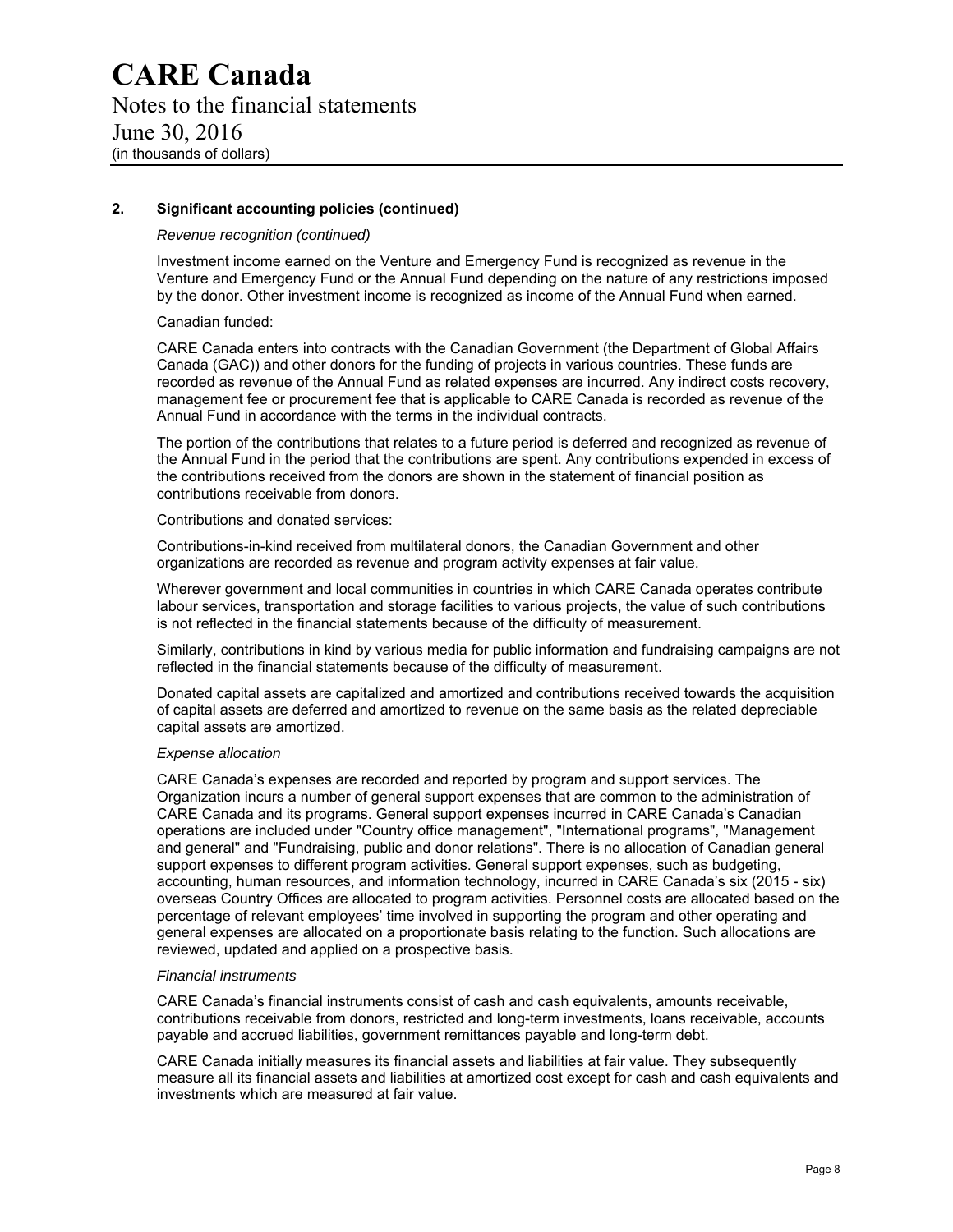#### **2. Significant accounting policies (continued)**

#### *Cash and cash equivalents*

Cash and cash equivalents include internally restricted and unrestricted cash and cash equivalents that are readily convertible to a known amount of cash. In accordance with the Investment Policy approved by the Board of Directors, cash and cash equivalents are held in highly liquid investments which are readily convertible to a known amount of cash and are subject to an insignificant risk of change in value.

#### *Capital assets*

Capital assets acquired for direct use in donor-funded projects are expensed in the year of acquisition as CARE Canada is not entitled to ownership. Those that are not project-specific are capitalized and amortized over their estimated useful lives. Contributed capital assets are recorded at fair value at the date of contribution.

For internally used software, the acquisition costs of software licenses and associated consulting costs and the payroll costs of employees directly associated with implementation of the asset are capitalized. The costs of software maintenance, training and data conversion are expensed in the period incurred.

Amortization is provided on a straight-line basis over the estimated useful lives as follows:

| <b>Buildings</b>       | 10 and 40 years            |
|------------------------|----------------------------|
| <b>Vehicles</b>        | 3 vears                    |
| Leasehold improvements | Over the term of the lease |
| Office equipment       | 5 years                    |
| Computer equipment     | 3 years                    |
| Computer software      | 1 to 3 vears               |

Buildings 10 and 40 years Over the term of the lease puter software 1 to 3 years and the set of the set of the set of the set of the set of the set of the set of t

Land is not amortized due to its infinite life.

#### *Impairment of long-lived assets*

Long-lived assets are reviewed for impairment whenever events or changes in circumstances indicate that their carrying amount may not be recoverable. An impairment loss is recognized when the asset no longer has long-term service potential. The amount of the impairment loss is determined as the excess of the carrying value of the asset over its residual value.

#### *Foreign currency translation*

Monetary assets and liabilities denominated in foreign currencies are translated into Canadian dollars at exchange rates in effect at the statement of financial position date. All other assets and liabilities are translated at their historical rate. Revenue and expense items are translated using average monthly rates. Any resulting foreign exchange gains or losses are recorded in the statement of operations.

#### *Use of estimates*

The preparation of financial statements in accordance with Canadian accounting standards for not-forprofit organizations requires management to make estimates and assumptions that affect the reported amounts of assets and liabilities and disclosures of contingent assets and liabilities at the date of the financial statements and the reported amounts of revenues and expenses during the period. Actual results could differ from those estimates. These estimates are reviewed annually and as adjustments become necessary, they are recognized in the financial statements in the period they become known.

Significant estimates include assumptions used in estimating the recoverability of project expenditures and the determination of the allowance for doubtful contributions receivable from donors, the useful life of capital assets, the fair value of investments, the amount of accrued liabilities and the fair value of contributions-in-kind.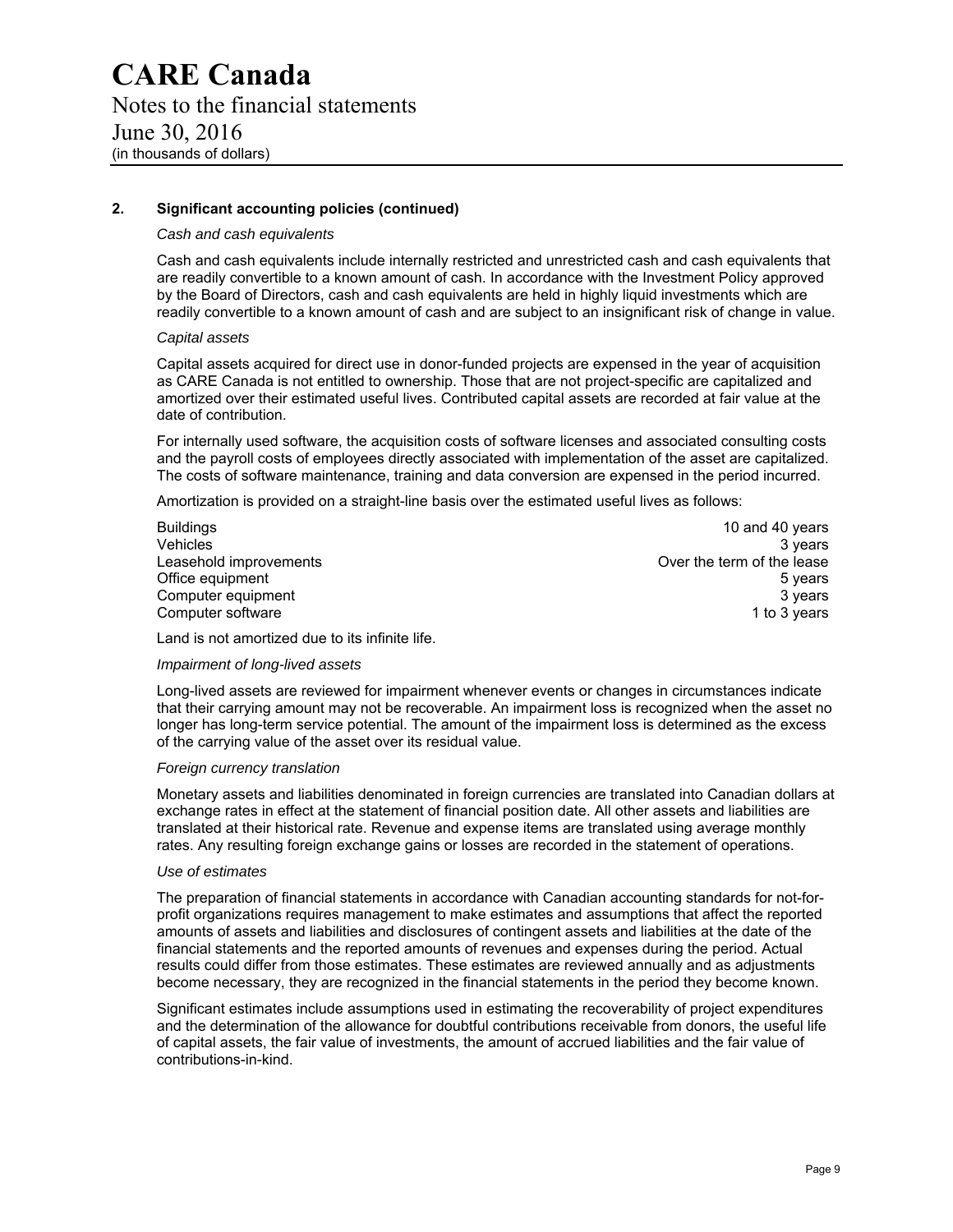#### **3. Capital management**

CARE Canada's objectives in managing capital are:

- a) to ensure that sufficient financial resources are in place to deliver on the priorities set by the Board of Directors during its annual budget and business plan review;
- b) to safeguard its ability to continue as a charitable organization and meet the objectives of the different funds as described in Note 2;
- c) to maintain the Annual Fund unrestricted reserve to an equivalent of a minimum of six months of operating expenses; and
- d) to invest funds in financial instruments that conform to investment policy and which present a low risk for CARE Canada.

CARE Canada manages several funding agreements with external restrictions that specify the conditions for using these financial resources. CARE Canada has complied with the requirements respecting these restricted contributions. CARE Canada monitors its capital by reviewing various financial metrics, including cash flows and variances to forecasts and budgets.

Capital management objectives, policies and procedures are unchanged since the preceding year. CARE Canada has complied with all the capital requirements.

#### **4. Deferred contributions**

Short-term deferred contributions represent externally restricted contributions to fund program expenses for the next twelve months.

|                                      | 2016      | 2015      |
|--------------------------------------|-----------|-----------|
|                                      | \$        | \$        |
| Balance, beginning of year           |           |           |
| Short-term deferred contributions    | 36,143    | 40,013    |
| Contributions receivable from donors | (4,733)   | (4,021)   |
|                                      | 31,410    | 35,992    |
| Amounts received during the year     |           |           |
| Cash                                 | 126,805   | 91,876    |
| In-kind (Note 8)                     | 13,322    | 18,776    |
|                                      | 140,127   | 110,652   |
| Amounts recognized as revenue        | (134,502) | (115,234) |
|                                      | 5,625     | (4, 582)  |
| Balance, end of year                 | 37,035    | 31,410    |
| Balance, end of year represented by: |           |           |
| Short-term deferred contributions    | 42,814    | 36,143    |
| Contributions receivable from donors | (5, 779)  | (4, 733)  |
|                                      | 37,035    | 31,410    |

Contributions receivable includes \$1,298 (2015 - \$1,473) associated with projects held with GAC.

Short-term deferred contributions includes \$4,427 (2015 - \$4,525) of unliquidated advances. This amount is included in amounts receivable on the balance sheet.

Long-term deferred contributions of \$230 (2015 - \$230) are represented by restricted investments in fixed income securities. The principal of \$230 must be maintained until 2031. The fair value of the restricted investments approximates the book value.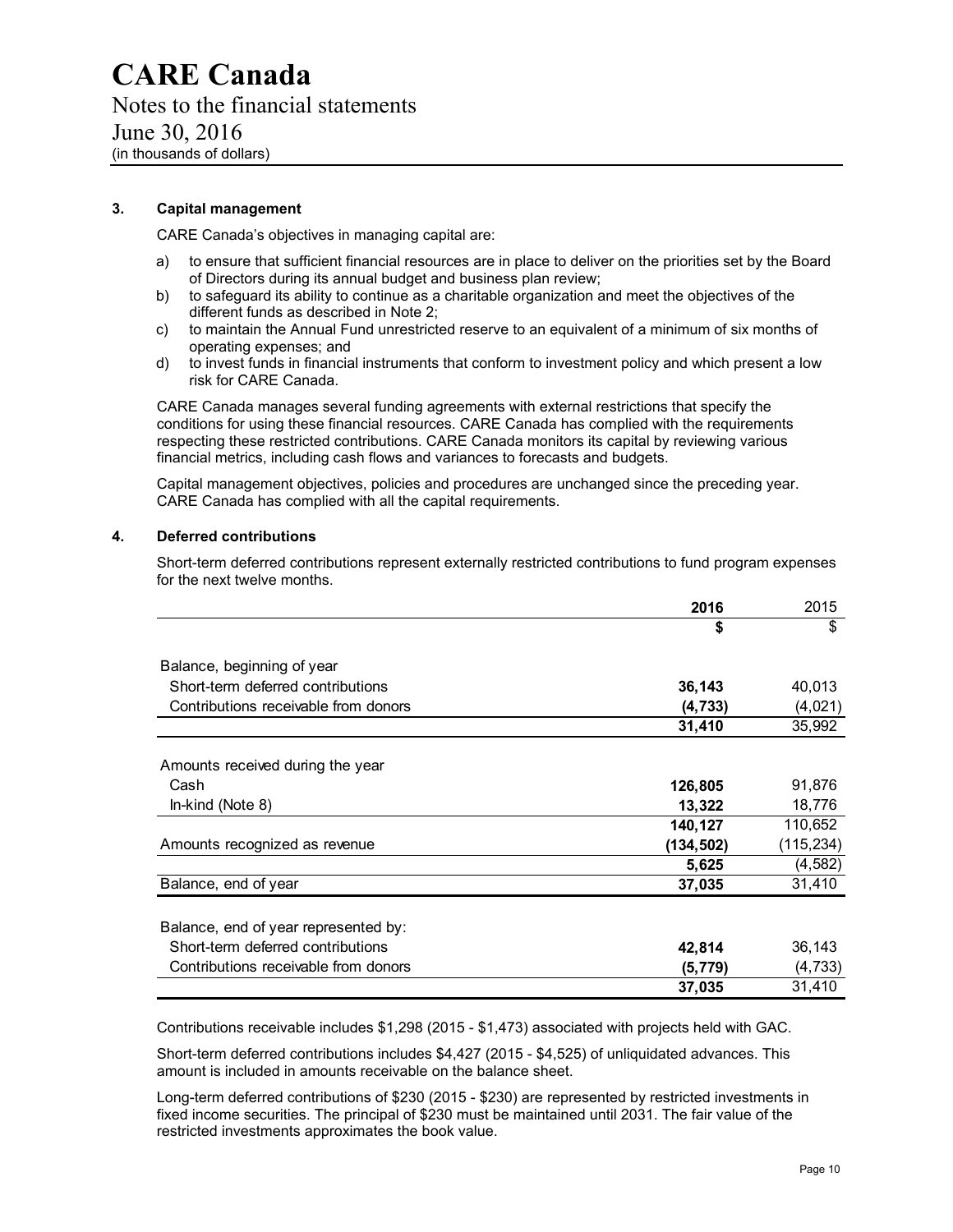#### **5. Long-term investments**

|                                                                              |      | 2016  |      | 2015  |
|------------------------------------------------------------------------------|------|-------|------|-------|
|                                                                              |      | Fair  |      | Fair  |
|                                                                              | Cost | value | Cost | value |
|                                                                              | \$   | S     | \$   | \$    |
| Annual Fund Bonds<br>Venture and Emergency Fund<br>Investment in MicroVest I | 9    | 9     | 3    | З     |
| Self-Liquidating Trust                                                       |      |       | 3    | З     |
|                                                                              | 10   | 10    | 6    | 6     |

Coupon rates on the bonds as at June 30, 2016 range between 2.12% and 2.57% (2015 - between 2.12% and 2.57%) and will mature between December 2017 and December 2019 (2015 - December 2017 and December 2019).

To enhance economic opportunity, deepen financial services and promote private sector and enterprise development, CARE Canada invests in pro-poor businesses and micro-finance investments in developing countries. The objective of these investments is to increase access to financial services in underserved communities and promote entrepreneurship and sustainable economic development.

CARE Canada had also invested in MicroVest I, LP Fund – an investment fund that places investments in microfinance institutions in developing countries. This investment was sold during 2012. As part of the sale agreement, residual accumulated income was retained in the newly formed MicroVest I Self-Liquidating Trust. These funds will be returned to CARE Canada over a three-year period ending in 2016.

#### **6. Capital assets**

|                        |        |                    | 2016     | 2015     |
|------------------------|--------|--------------------|----------|----------|
|                        |        | <b>Accumulated</b> | Net book | Net book |
|                        | Cost   | amortization       | value    | value    |
|                        | \$     | \$                 | \$       | \$       |
|                        |        |                    |          |          |
| Land                   | 249    |                    | 249      | 249      |
| <b>Buildings</b>       | 4,478  | 1,270              | 3,208    | 3,397    |
| <b>Vehicles</b>        | 1,283  | 1,129              | 154      | 97       |
| Leasehold improvements | 86     | 86                 |          | 3        |
| Office equipment       | 521    | 487                | 34       | 36       |
| Computer equipment     | 652    | 607                | 45       | 54       |
| Computer software      | 3,649  | 3,649              |          | 30       |
|                        | 10,918 | 7,228              | 3,690    | 3,866    |

Cost and accumulated amortization as at June 30, 2015 amounted to \$10,535 and \$6,669, respectively.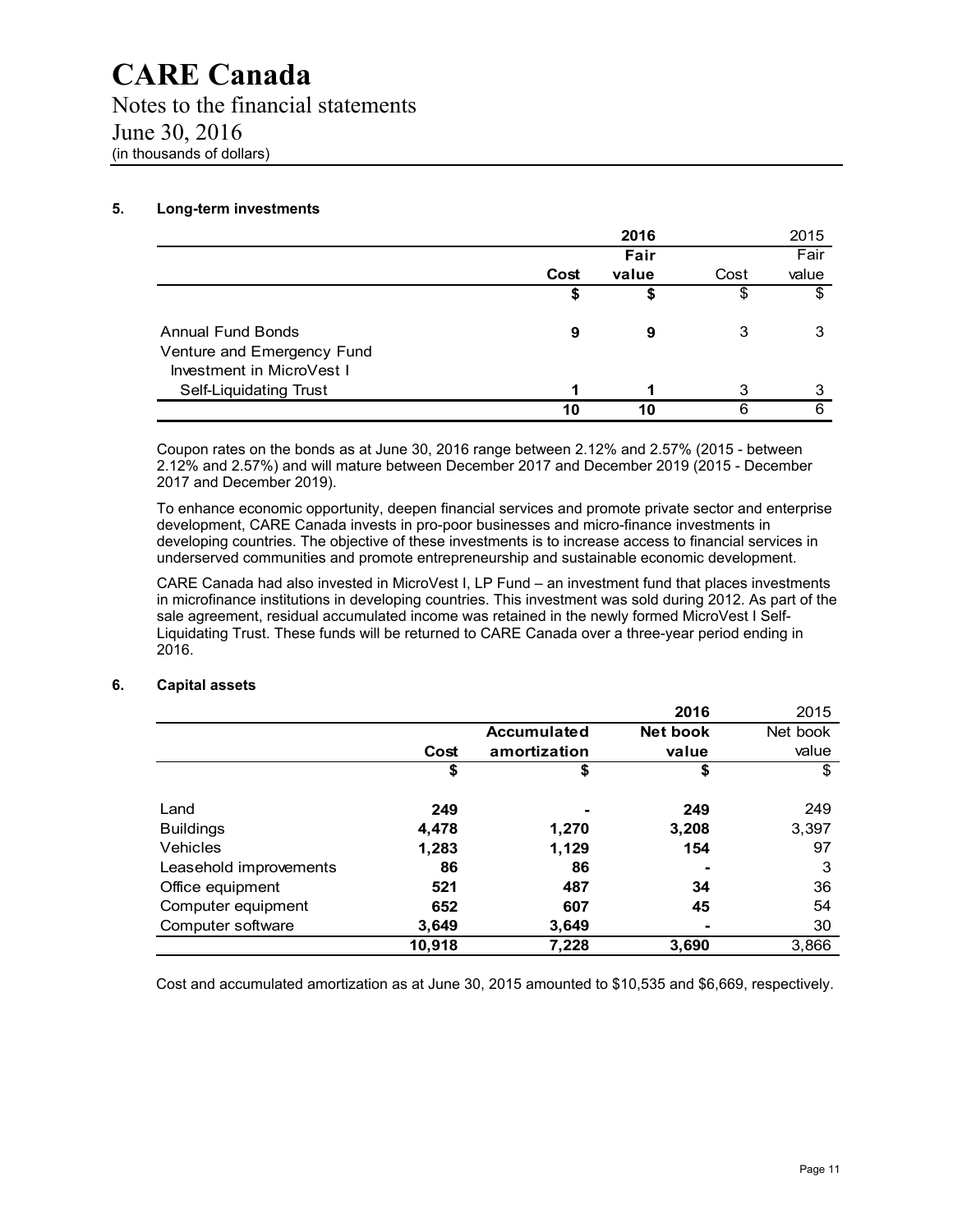#### **7. Long-term debt**

|                                                                                                                                                                                              | 2016  | 2015  |
|----------------------------------------------------------------------------------------------------------------------------------------------------------------------------------------------|-------|-------|
|                                                                                                                                                                                              | \$    | S     |
| Mortgage payable in monthly installments of \$21, including<br>principal and interest at an annual rate of 3.80%, secured by<br>land and a building with a net book value of \$3,457 (2015 - |       |       |
| \$3,417), maturing in October 2018                                                                                                                                                           | 565   | 793   |
| Less current portion                                                                                                                                                                         | (236) | (228) |
|                                                                                                                                                                                              | 329   | 565   |

Estimated principal repayments over the next three years based on current terms and conditions are as follows:

|                      | \$  |
|----------------------|-----|
|                      | 236 |
| 2017<br>2018<br>2019 | 245 |
|                      | 84  |
|                      | 565 |

The fair value of the mortgage approximates its book value.

#### **8. Contributions-in-kind**

Contributions-in-kind received from multilateral donors, Government of Canada and other organizations are recorded as revenue and program activity expenses at fair value. Contributions-in-kind included in revenue and program activity expenses are as follows:

|          | 2016   | 2015   |
|----------|--------|--------|
|          | \$     | \$     |
| Zimbabwe | 2,248  | 1,715  |
| Kenya    | 11,059 | 15,781 |
| Zambia   | 10     | 1,006  |
| Djibouti | ۰      | 50     |
| Nepal    | 5      | 225    |
|          | 13,322 | 18,777 |

#### **9. Pension plan**

The pension plan for employees of CARE Canada (the "Plan") is a defined contribution plan covering all employees of CARE Canada who meet eligibility requirements as specified in the Plan Agreement. CARE Canada is required to contribute 5% of the employee's gross earnings for all members. CARE Canada contributed \$242 (2015 - \$225) during the year.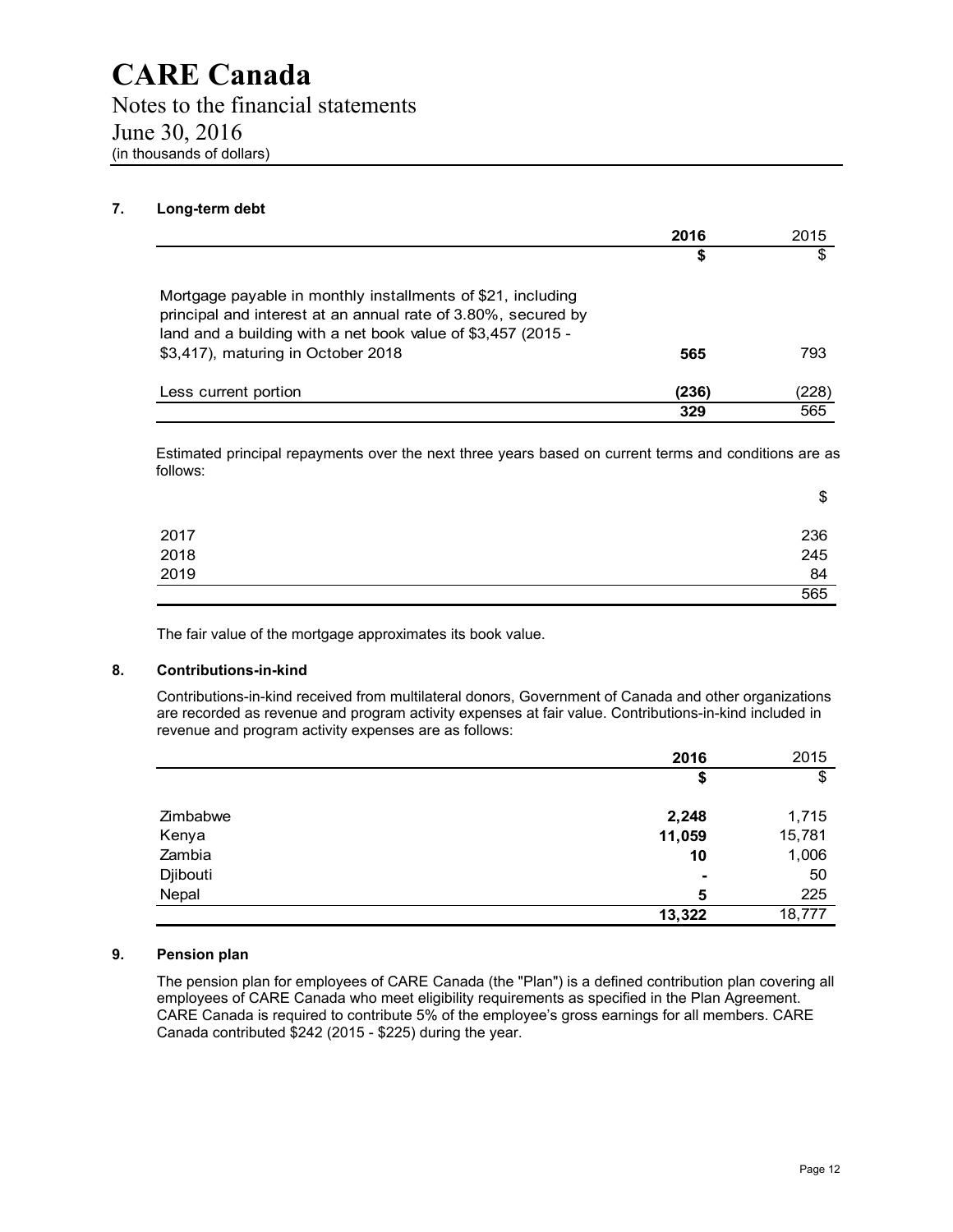#### **10. Controlled entity**

CARE Canada has committed to provide funds to CEP Investment Trust to fund certain investment activities. The loan is unsecured and without any established term of repayment. The fair value of the loans receivable is approximately \$343 (2015 - \$341).

As at December 31, 2015, CEP Investment Trust had total assets of \$334 (2014 - \$468), total liabilities of \$343 (2014 - \$454) and a capital deficit of \$9 (2014 - surplus of \$14). Total revenues in 2015 were \$5 (2014 - \$Nil) and expenses were \$28 (2014 - \$6). The CEP Investment Trust made a capital distribution of \$113 to CARE Canada in 2016 (2015 - \$Nil).

#### **11. Commitments and contingent liabilities**

#### *Leases*

CARE Canada is committed to payments under operating leases in Country Offices and in Canada with lease expiry dates ranging from 2017 to 2021. Minimum annual payments for the next five years are as follows:

|              | \$         |
|--------------|------------|
| 2017         | 477        |
| 2018         | 26         |
| 2019         | 5          |
| 2020<br>2021 | $\sqrt{5}$ |
|              | 1          |
|              | 514        |

#### *Legal actions*

In the ordinary course of business, CARE Canada becomes involved in various legal actions. While the ultimate effect of such actions cannot be ascertained at this time, management believes that their resolution will not have a material adverse effect on the financial statements.

#### *Uncertain tax position*

CARE Canada has appealed and is currently negotiating a disputed tax assessment related to expatriate CARE International staff in Kenya. The maximum exposure is currently established at \$3,010 (2015 - \$4,909) under which CARE Canada's portion is estimated at \$660 (2015 - \$1,694). A portion of CARE Canada's estimated exposure has been reflected in these financial statements.

#### *Credit facility*

An unsecured line of credit of \$2,000 renewable on an annual basis is available for use by CARE Canada. Advances under the line of credit bear interest at the bank's prime rate and are repayable on demand. As at June 30, 2016, there was no outstanding balance (2015 - \$Nil). A funded project in Cuba by GAC required a letter of guarantee of \$500. This reduces the amount of available credit.

#### **12. Guarantees**

As stated in Note 2, the contributions from GAC and other contributions are subject to restrictions as to the use of the funds. CARE Canada's accounting records, as well as those of member institutions subcontracted to execute the projects, are subject to audit by GAC and other funding agencies to identify instances, if any, in which the amounts charged to projects have not complied with the agreed terms and conditions, and which, therefore, would be refundable to the funding agency. Adjustments to the financial statements as a result of these audits, if any, will be recorded in the period in which they become known.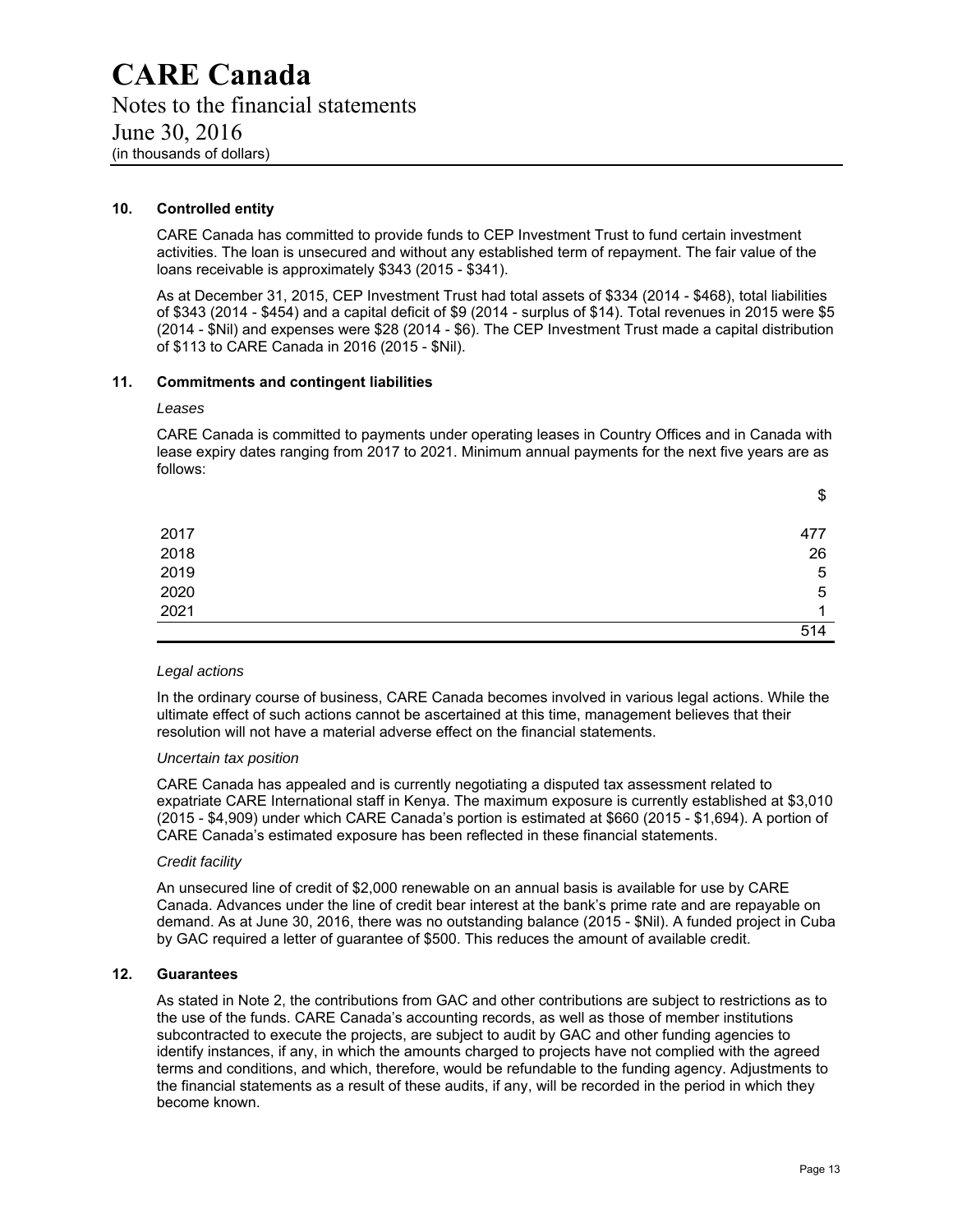#### **13. Allocation of expenses**

A portion of program activities are related to administration costs incurred in CARE Canada's six (2015 six) overseas Country Offices. These costs have been allocated as follows:

|                                                    | 2016  | 2015  |
|----------------------------------------------------|-------|-------|
|                                                    | \$    | \$    |
| Allocated to:                                      |       |       |
| Program activities                                 |       |       |
| Humanitarian and Emergency Assistance              | 1,145 | 1,580 |
| <b>Environment and Natural Resource Management</b> | 729   | 695   |
| Health and HIV                                     | 1,157 | 1,147 |
| Multi-Sectoral Integrated Programs                 | 152   | 287   |
| <b>Enterprise Development</b>                      | 872   | 1,527 |
|                                                    | 4,055 | 5,236 |
|                                                    |       |       |
| <b>Allocated from:</b><br>Support services         | 4.055 | 5.236 |

#### **14. Financial instruments**

#### *Fair values*

The carrying values of amounts receivable, contributions receivable from donors, accounts payable and accrued liabilities and government remittances payable approximate their fair value due to the relatively short periods to maturity of the instruments.

Refer to Notes 4, 5 and 7 for fair values related to CARE Canada's other financial instruments.

#### *Investment risk*

CARE Canada's Board of Directors has approved an Investment Policy that provides the guidelines for managing the investments of the organization. The overall objective of CARE Canada's investment program is to allocate the assets of CARE Canada in order to support the strategic and operational objectives of the organization.

#### *Foreign exchange risk*

CARE Canada operates internationally, giving rise to significant exposure to market risks from changes in interest rates and foreign exchange rates. CARE Canada may be a party to derivative financial instruments to mitigate its foreign exchange risk. CARE Canada has elected not to apply hedge accounting. However, CARE Canada believes that these derivatives hedge the related foreign currency risk in these transactions.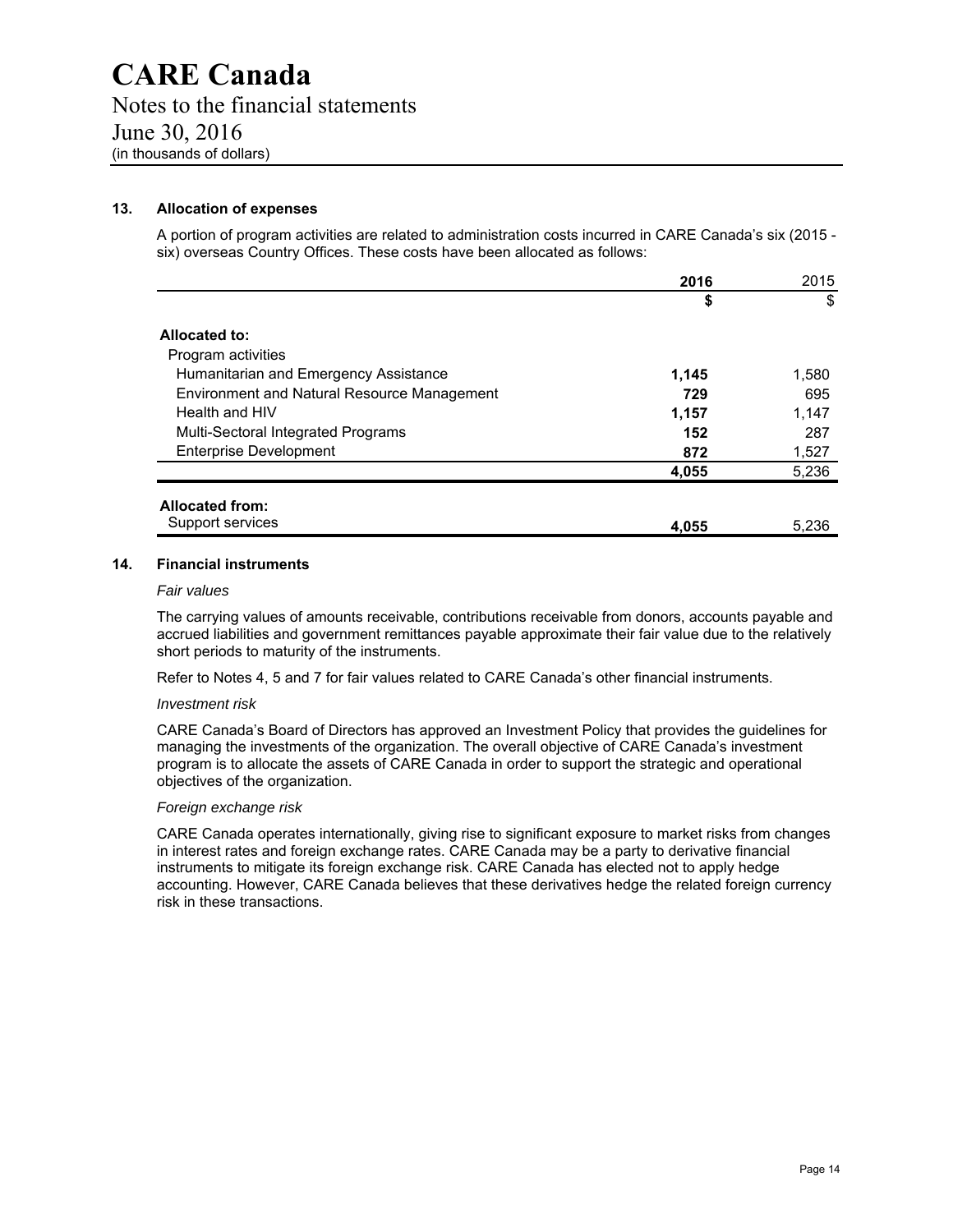#### **14. Financial instruments (continued)**

Amounts denominated in foreign currencies are as follows:

|                              |          | 2016        |          | 2015        |
|------------------------------|----------|-------------|----------|-------------|
|                              | Monetary | Monetary    | Monetary | Monetary    |
|                              | assets   | liabilities | assets   | liabilities |
|                              | \$       | \$          | \$       | \$          |
|                              |          |             |          |             |
| <b>United States Dollars</b> | 18,888   | 8,934       | 8,553    | 11,466      |
| Euros                        | 3,619    | 394         | 2,655    | 1,798       |
| Chad XAF                     | 963      | 695         | 1,937    | 1,867       |
| Cuban Pesos                  | 2,466    | 2,973       | 11       |             |
| Djiboutian Francs            | 6        | 2           |          |             |
| Indonesian Rupiah            | 66       | 357         | 230      | 388         |
| Kenyan Shilling              | 1,768    | 1,909       | 1,973    | 2,245       |
| Zambia Kwacha                | 110      | 445         | 949      | 837         |
|                              | 27,886   | 15,709      | 16.308   | 18.601      |

Monetary assets include cash and cash equivalents, amounts receivable and contributions receivable from donors. Monetary liabilities include accounts payable and accrued liabilities and deferred contributions.

#### *Credit risk*

Credit risk arises from the potential that one party to a financial instrument will fail to discharge an obligation and cause the other party to incur a financial loss.

The maximum credit exposure of CARE Canada is represented by the fair value of the investments and all receivables as presented in the statement of financial position.

#### *Interest rate risk*

Interest rate risk refers to adverse consequences of interest rate changes on CARE Canada cash flows, financial position, investment income and interest expenses. CARE Canada's mortgage and fixed income investments are exposed to interest rate changes. The impact of adverse changes in rates is not considered material.

#### **15. Tax receipted donations**

CARE Canada is a member of Imagine Canada and has adopted the Ethical Fundraising and Financial Accountability Code (the "Code"). The Code requires disclosure of donations that are receipted for income tax purposes. During the year, CARE Canada issued donation receipts for income tax purposes in the amount of \$4,324 (2015 - \$4,340). This figure does not include non-receiptable fundraising revenues received during the year from other charitable organizations.

#### **16. Comparative figures**

Certain comparative figures have been reclassified to conform to the current year's presentation.